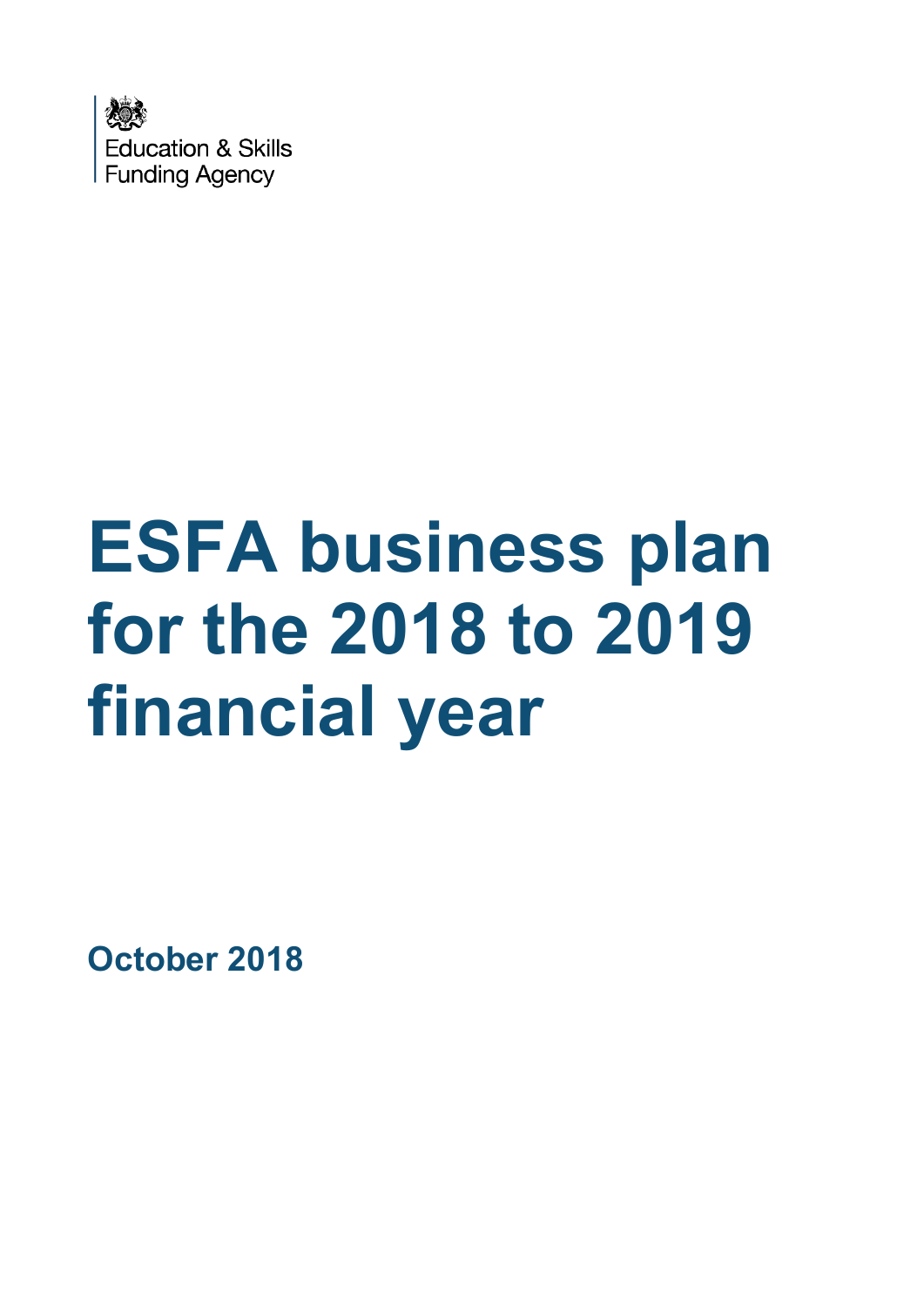# **Contents**

| <b>Foreword from our Chief Executive</b> | 3              |
|------------------------------------------|----------------|
| Introduction to ESFA                     | 4              |
| Our core principles                      | 5              |
| Our ways of working                      | 6              |
| Our priorities                           | $\overline{7}$ |
| Empower our people                       | $\overline{7}$ |
| Deliver end-to-end                       | 8              |
| Funding                                  | 8              |
| Oversight and improvement                | 9              |
| Programmes and services                  | 10             |
| Be user-centred                          | 11             |
| Be a data-led organisation               | 11             |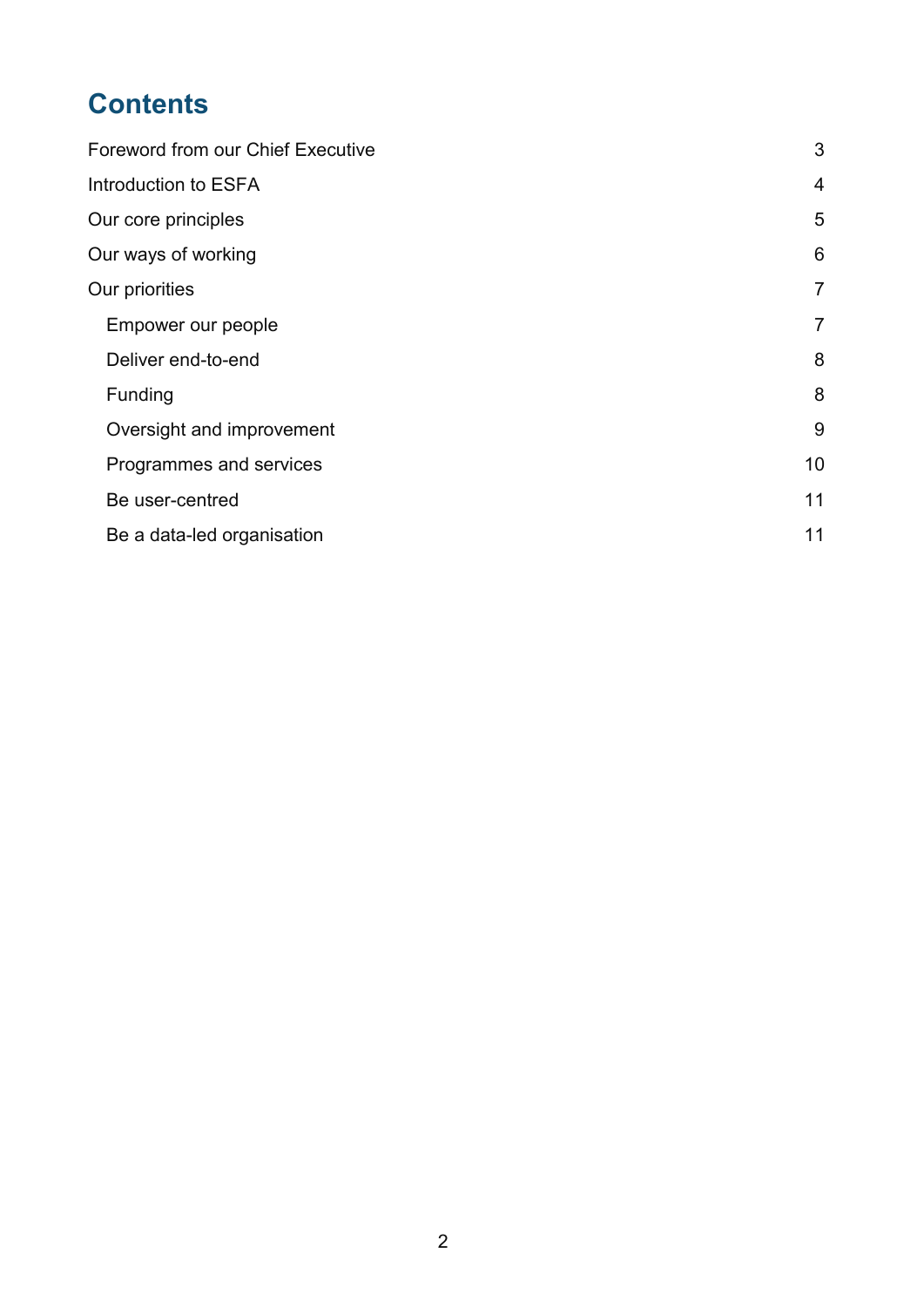# <span id="page-2-0"></span>**Foreword from our Chief Executive**

I am delighted to introduce this business plan, which sets out our policy and delivery ambitions for the 2018 to 2019 financial year. This plan aims to show the strong link between the vision of the Department for Education (DfE) and that of the Education and Skills Funding Agency (ESFA). ESFA has a pivotal role to play in enabling the Secretary of State's priorities to be achieved.



Our vision is to 'support, develop and fund world-class education and skills provision for everyone to reach their potential, regardless of background'.

Our mission is to 'improve education and skills through excellent policy design and operational delivery, expert funding and market oversight'.

We are an executive agency of the DfE and our portfolio includes developing and implementing four of the Secretary of State's priority programmes on technical education reform and apprenticeships, funding schools and the further education (FE) sector, supporting citizens, schools and businesses to make informed choices about apprenticeships, skills, learning, work and careers. If we can harness the power and capability of the sector, working with our partners, we can continue to make an impact on boosting economic growth while creating opportunities for social mobility.

We care deeply about how it feels to interact with us, and we will continuously look for ways to improve that experience.

ESFA is committed to its staff, which is why we also have a people plan. Our people can expect us to value them, challenge them and develop their skills. Our aim is that they are empowered, innovative and continually seek to provide a better service to the sector.

We will use this business plan to set out our priorities for the year ahead, and to monitor our progress towards achieving them on a regular basis.

Eileen Milner

#### **Chief Executive, Education and Skills Funding Agency**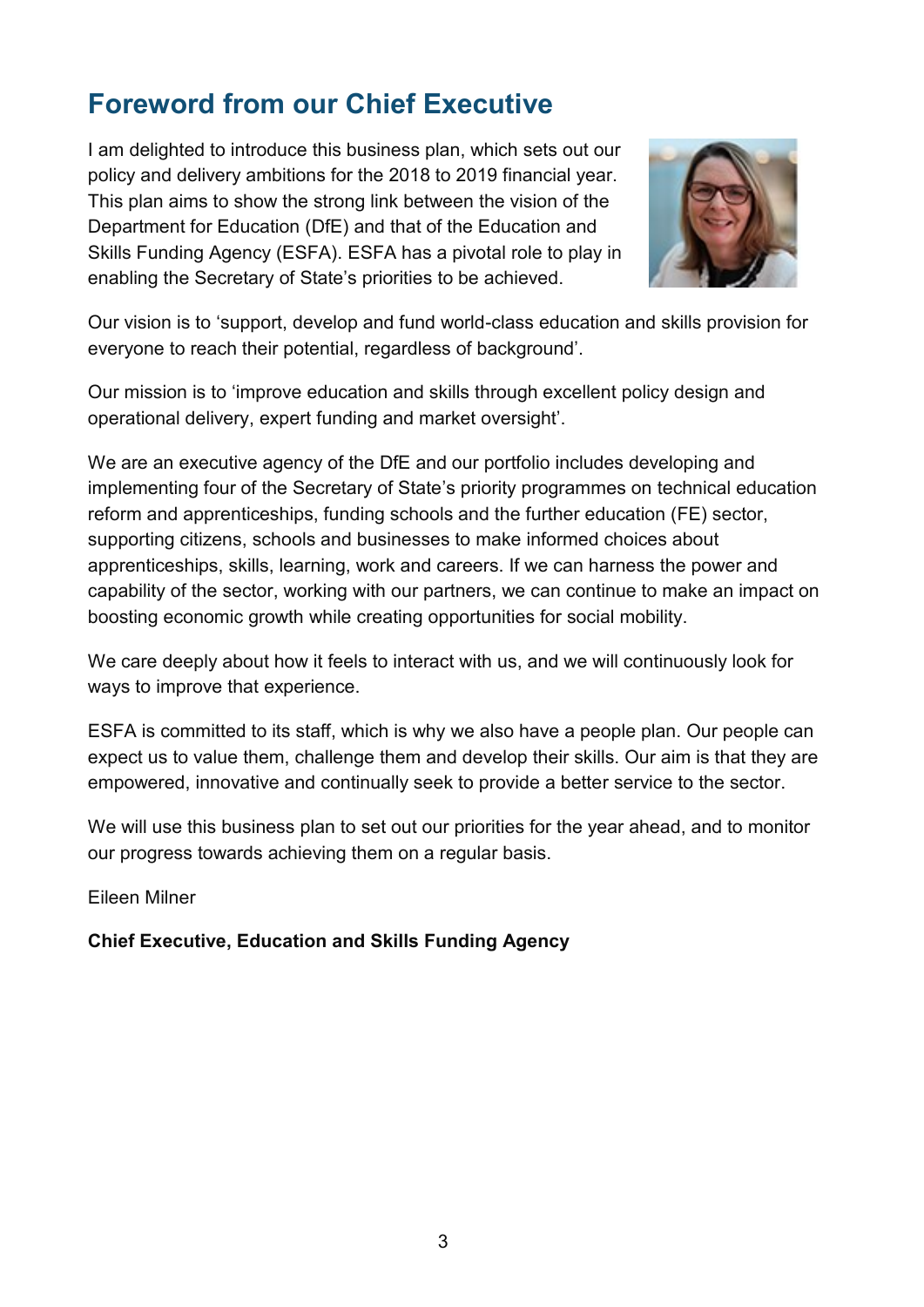# <span id="page-3-0"></span>**Introduction to ESFA**

ESFA is an executive agency of DfE. It has responsibility, on behalf of the Secretary of State for Education, to oversee and be accountable for the funding of all 3 to 16 education, as well as post-16 education and training for young people, apprenticeships and funding for adult education in England, excluding higher education. It is also responsible for policy development and implementation of the technical education reform programme.

Our responsibilities are as follows:



The Chief Executive of ESFA, as Accounting Officer, is responsible for safeguarding the public funds for which ESFA has charge; for ensuring propriety, regularity, value for money and feasibility in the handling of those public funds; and for the day-to-day operations and management of ESFA.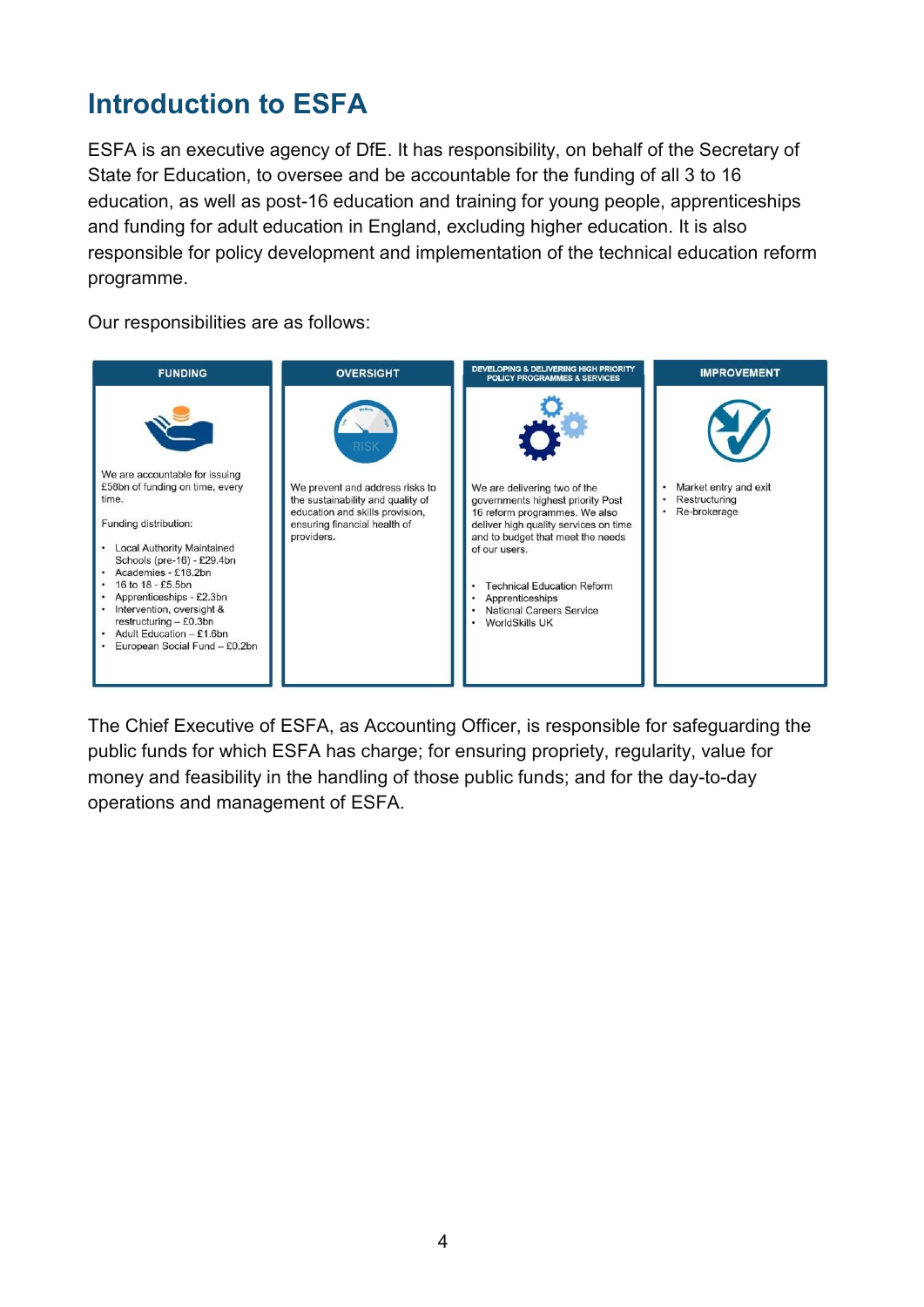# <span id="page-4-0"></span>**Our core principles**

How we work and what we set out to achieve will be driven by our intent to deliver to the highest possible standards. This means that three core principles underpin our work:

- 1. Our ambition for all that we do must be that we aspire to be **excellent**, and that this commitment underscores the way in which we collaborate internally and how we are perceived and respected externally.
- 2. In order to be excellent, we must increasingly invest more in, and focus our efforts on, being **expert** and being recognised as such.
- 3. We must endeavour, through all that we do, to have a focus on how we serve to drive **improvement**. There is an ever-increasing need to anticipate and prevent failure, and it's a challenge to us, to where we sit, across all areas that we face, to visibly organise our work around this agenda.

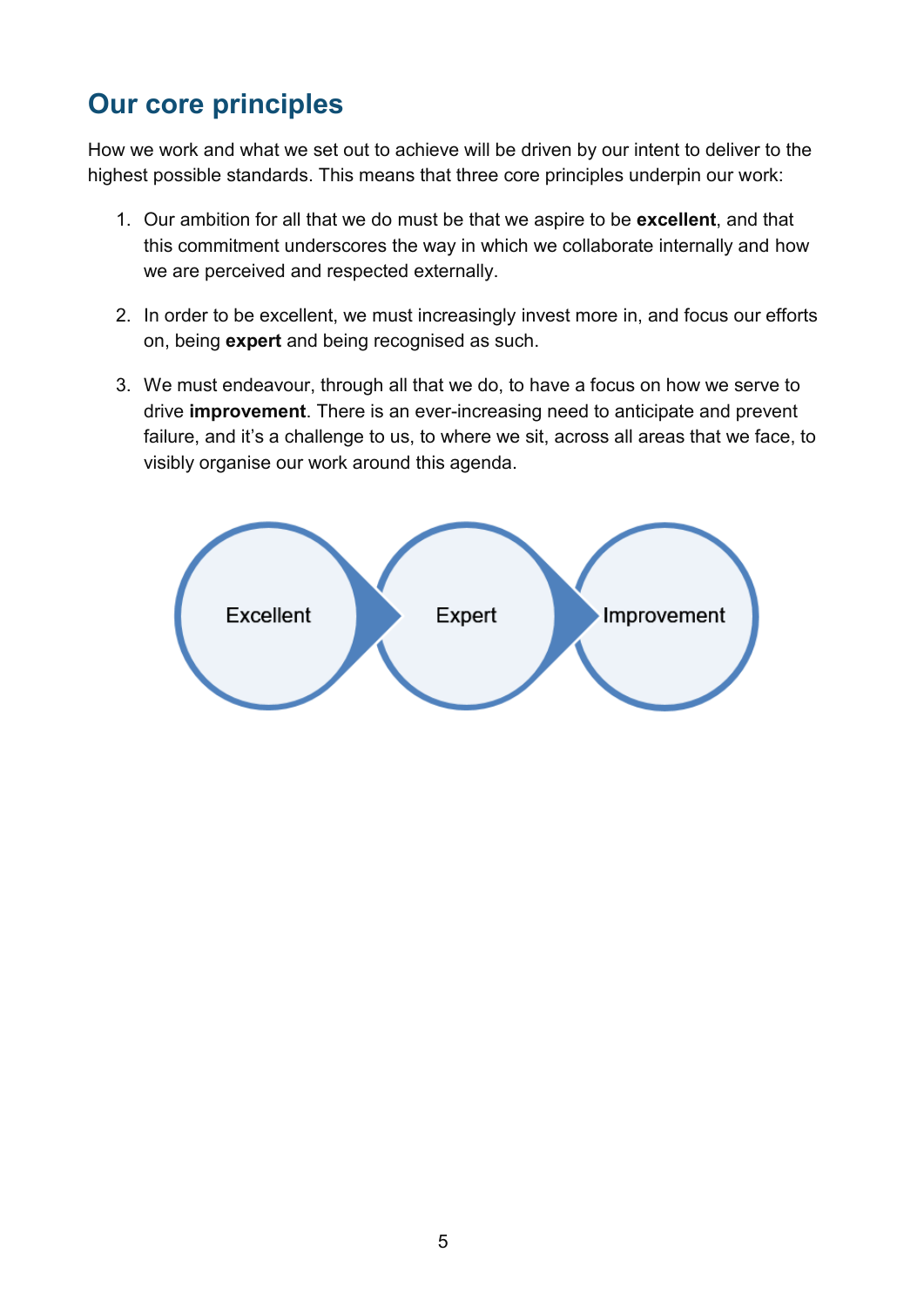# <span id="page-5-0"></span>**Our ways of working**

DfE has 4 transformation aims. As an executive agency of DfE, ESFA will support the achievement of these transformation aims, which are to:

- 1. **be user-centred:** we know who our users are and build our services around their needs
- 2. **deliver end-to-end:** we come together as one department to design and deliver
- 3. **empower ourselves and others:** we all feel we can innovate and take the initiative
- 4. **make evidence-based decisions:** we use our data to make effective decisions and improvements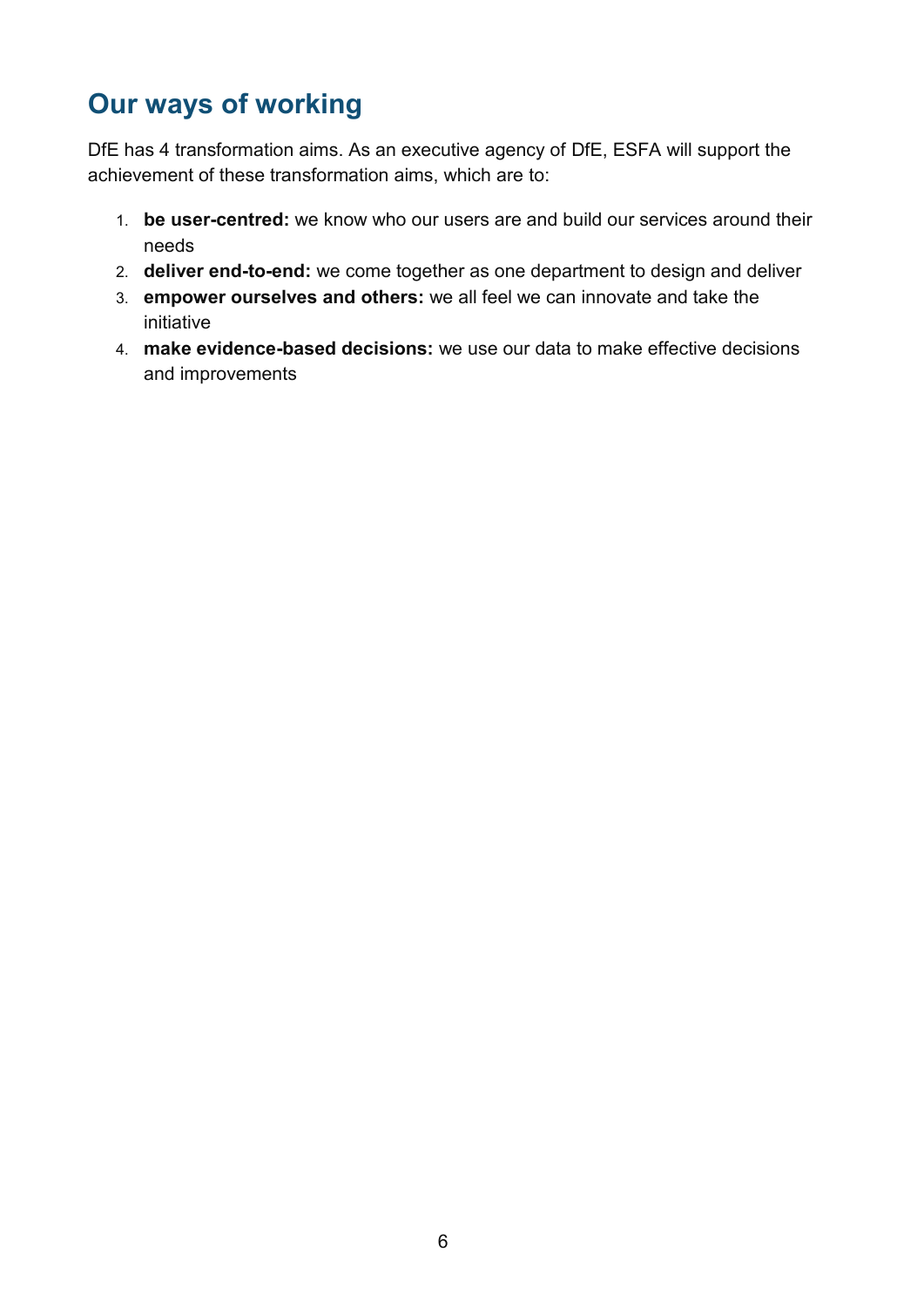# <span id="page-6-0"></span>**Our priorities**

Our priorities for the 2018 to 2019 financial year are set out in the sections below.



## <span id="page-6-1"></span>**Empower our people**

**Develop and implement our people plan to ensure that we all have the skills, capabilities, support and confidence we need, to deliver our strategic priorities together.**

To achieve this, we will:

- improve how we manage the performance of our people by working with our teams to identify where colleagues need help and offer active support
- recruit and train our existing people to be expert and provide excellent customer service and advice to Ministers
- ensure our people feel empowered and have the confidence to own their career development journey
- have a zero tolerance approach to discrimination, bullying and harassment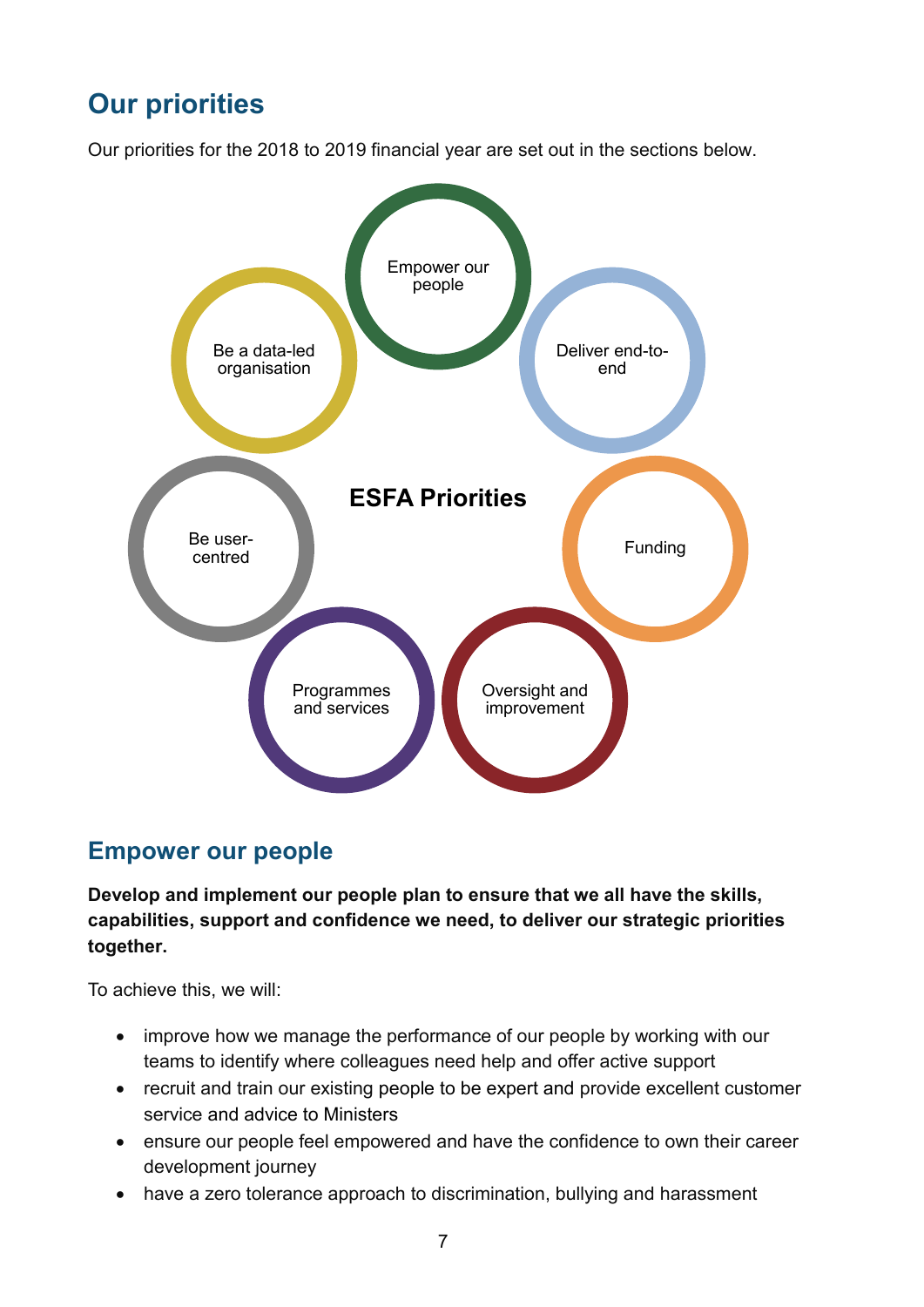- tackle workplace anxiety and safeguard our people's wellbeing and mental health
- ensure sufficient coaches, mentors and buddies are available to support managers and staff
- increase our in-house specialist skill-set, and decrease our reliance on external suppliers for knowledge and skills

We will review progress against the following success measure:

• increasing the people survey engagement and learning and development scores across the agency to 75% with the ambition of becoming a high performing agency over the next 2 years

## <span id="page-7-0"></span>**Deliver end-to-end**

#### **Policy development and delivery for apprenticeships and T Levels and provide insight on impact and outcomes.**

To achieve this, we will:

- develop strong and productive relationships to combine both policy development and delivery within ESFA, ensuring all of our activity is designed, developed and implemented effectively
- turn policy aims into successful delivery for our customers by ensuring the 'voice of the customer' is at the heart of our work from policy through to delivery
- ensure policy development is supported by feedback from the sector and robust evidence
- always balance the needs of the customer with the best interests of the taxpayer in all development and delivery work.
- all products and services are developed and implemented using the highest standards of product development and delivery
- simplify accountability and roles of senior reporting officers (SROs) and programme directors
- create one apprenticeships group, linking up policy and delivery

We will review progress against the following success measure:

 ensuring we make life simple for our users so they have a straightforward end to end experience whilst linking into the departments transformation aims

## <span id="page-7-1"></span>**Funding**

**Ensure all of our customers receive timely and accurate funding allocations and payments, and implement the schools national funding formula (NFF).**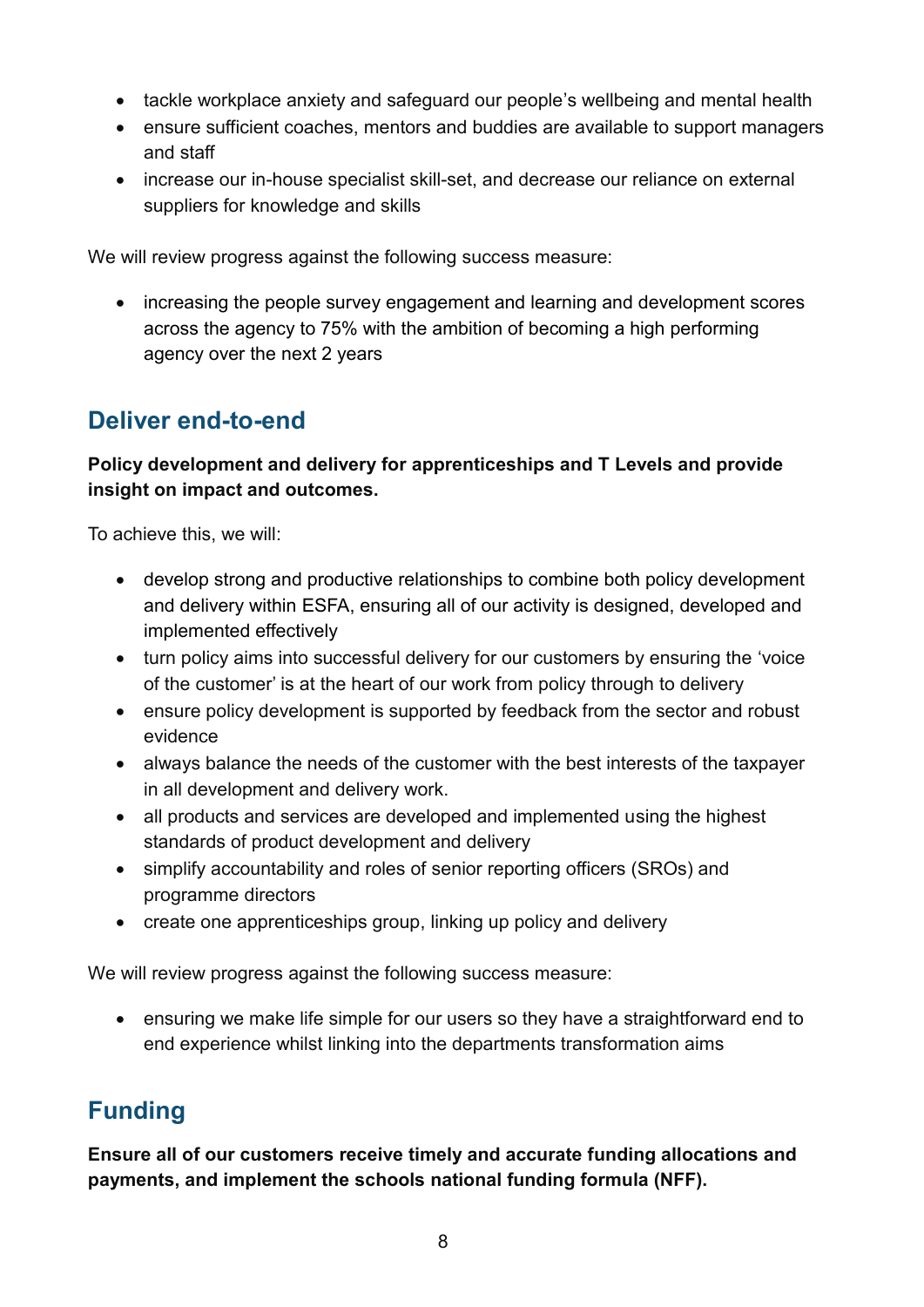To achieve this, we will:

- deliver year 2 of the transition to a schools NFF
- build on our strong record of making accurate and timely allocations and payments to customers
- improve our systems and the experience of using them for our people and our customers
- align post 16 and adult education funding systems and capability
- agree a funding methodology for a second year of work placements in academic year 2019 to 2020 and first delivery of T levels in 2020 to 2021

We will review progress against the following success measure:

accuracy and timeliness of all allocations and funding issued

## <span id="page-8-0"></span>**Oversight and improvement**

#### **Prevent and address risks to the sustainability and quality of education and skills provision, with a focus on effective financial management and governance.**

To achieve this, we will:

- work with providers to support good financial health, robust governance and better financial forecasting
- make the best use of our data to encourage better financial planning and forecasting
- shift the emphasis from intervening when problems have occurred, to preventing problems from occurring
- provide assurance that funding is used for its agreed purpose, and act swiftly and effectively in cases of suspected fraud and irregularity
- respond quickly to provider failure to ensure learner and employer interests are protected and new, high quality provision is identified
- align educational expertise with expert commercial skills to provide a rounded view of financial health and strategic solutions
- champion our customers and the tax payer to ensure best value for money across the sector
- improve the timeliness and completeness of data collected

We will review progress against the following success measure:

effectiveness in predicting and managing providers in financial difficulty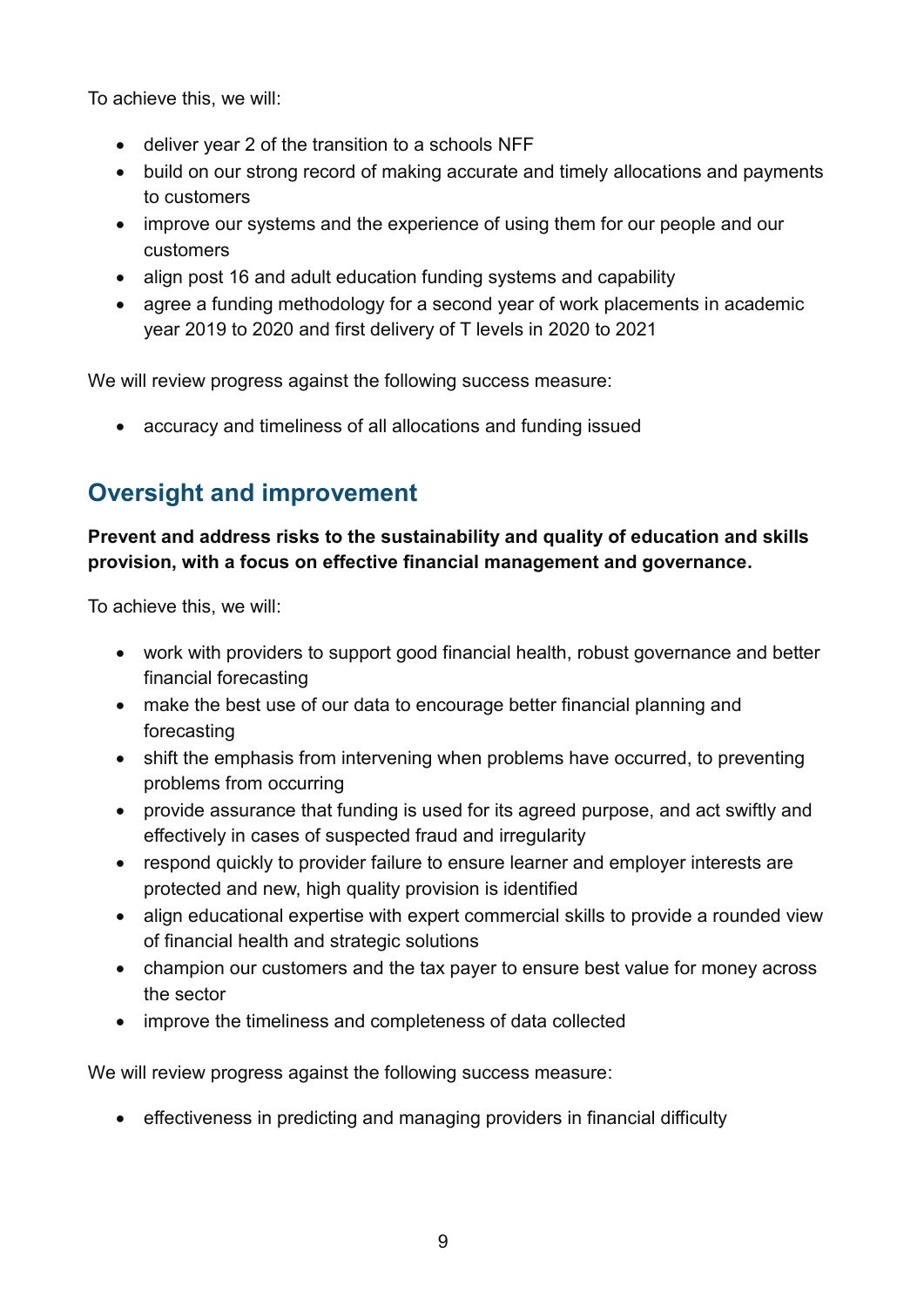## <span id="page-9-0"></span>**Programmes and services**

#### **Design and adapt our services to reflect policy development to meet the growing demand from academies, providers, employers and citizens.**

To achieve this, we will:

- accurately forecast the short and long-term future cost of our programmes
- deliver the final year of the current European Social Fund programme and put in place delivery arrangements for a successor programme from 2019 to 2020
- continue to manage the National Careers Service enabling citizens to access highquality bespoke support to help them acquire the skills and training needed to progress in work and life
- support the devolution of the adult education budget and seek to protect the financial stability of institutions in the transition
- implement new contractual arrangements for delivery of the Student Bursary Support Service for disadvantaged 16- to 19-year-olds from 2019 to 2020
- take on responsibility for managing the grant arrangements for WorldSkills UK and assist with its programme of international and national skills competitions including its annual WorldSkills UK LIVE skills and careers events

We will review progress against the following success measure:

all programmes delivered within agreed budget, timescale and outcome

### **Apprenticeships and technical education reform: develop and deliver the government's highest priority post 16 reform programmes.**

To achieve this, we will:

- reform the qualifications market with new technical qualifications, known as T Levels, across fifteen routes in subjects including construction, creative and design, digital, engineering and manufacturing, and health and science
- develop the design principles for T Levels, establish a sustainable contract regime to procure and effectively manage the services of awarding organisations to develop T Level qualifications, and develop and coordinate the establishment of a robust assurance framework
- to develop and secure approval of high quality outline content to inform T Level qualifications
- test and establish the sustainable delivery of industry placements to act as a fundamental element of a successful T Level
- support the government's ambition of more high quality apprenticeships

We will review progress against the following success measures: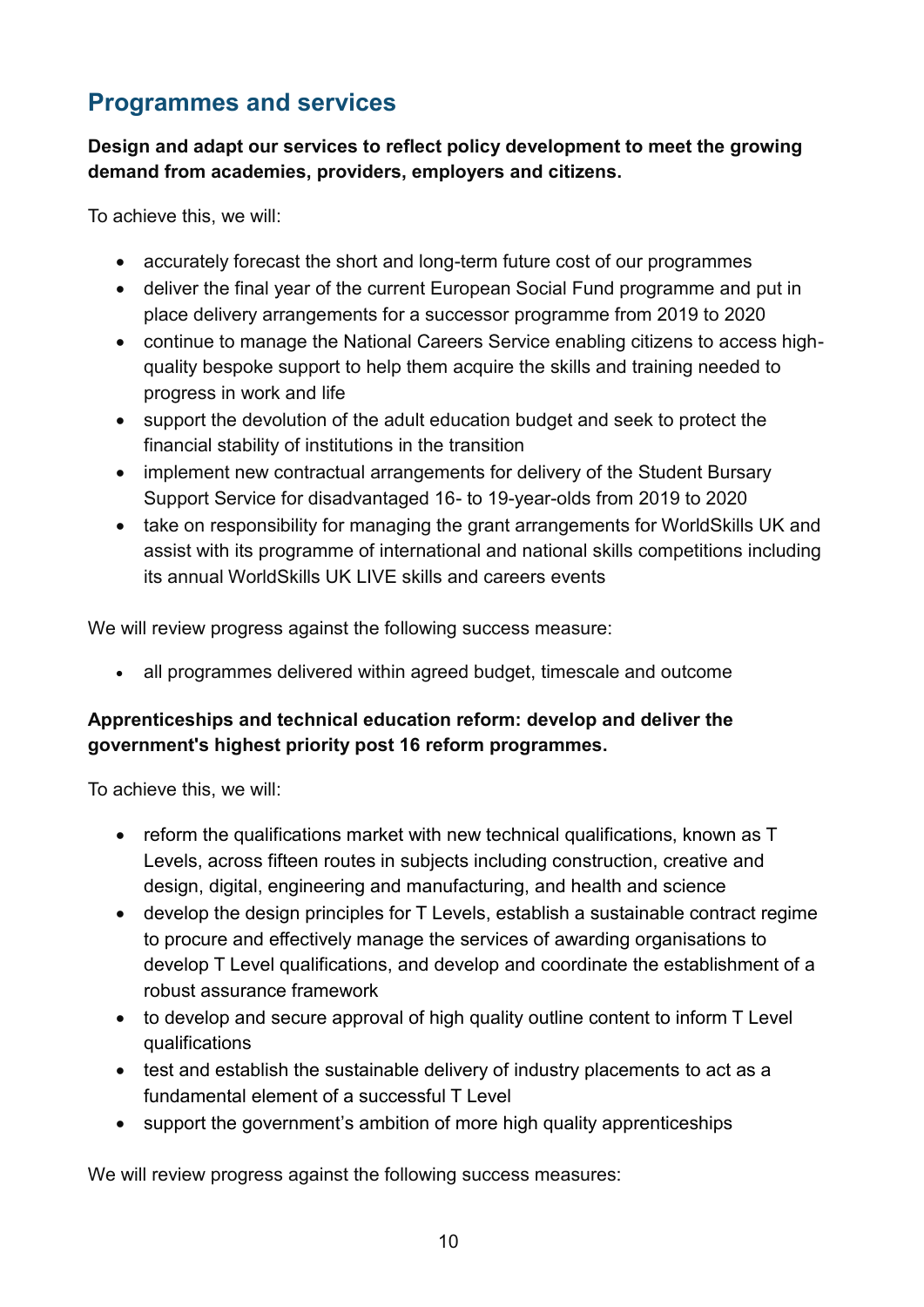- introduction of high quality T Levels across 25 pathways, with the first 3 in teaching from Septemeber 2020
- number of apprenticeship starts

## <span id="page-10-0"></span>**Be user-centred**

**Value and draw insight from our customers' experience, creating and continuously improving our programmes and services to meet their needs.**

To achieve this, we will:

- publish an ESFA customer commitment, and ensure our service is easy for all to use and work with
- put customer experience at the heart of everything we do
- reward our people for effective customer experience initiatives
- provide an efficient customer enquiry service for providers, employers, learners and parents
- actively monitor user feedback and use it to continuously improve the services we provide
- monitor telephone and web-chat conversations to improve frontline services through the National Contact Centre
- transform the National Careers Service into a digital-first careers service through an engaging and inspiring website where all government careers material is available in one place

We will review progress against the following success measures:

- increased customer satisfaction in relation to the programmes and services we provide
- increased customer satisfaction in relation to the quality and timeliness of our responsiveness and resolution of enquiries

## <span id="page-10-1"></span>**Be a data-led organisation**

#### **Drive value and innovation, deliver predictive data insight, to support ourselves and others to make evidence based decisions.**

To achieve this, we will:

- upskill our people to make the best use of the data available to us
- challenge established norms and embrace the potential benefits of new methods of collecting and analysing data, such as machine learning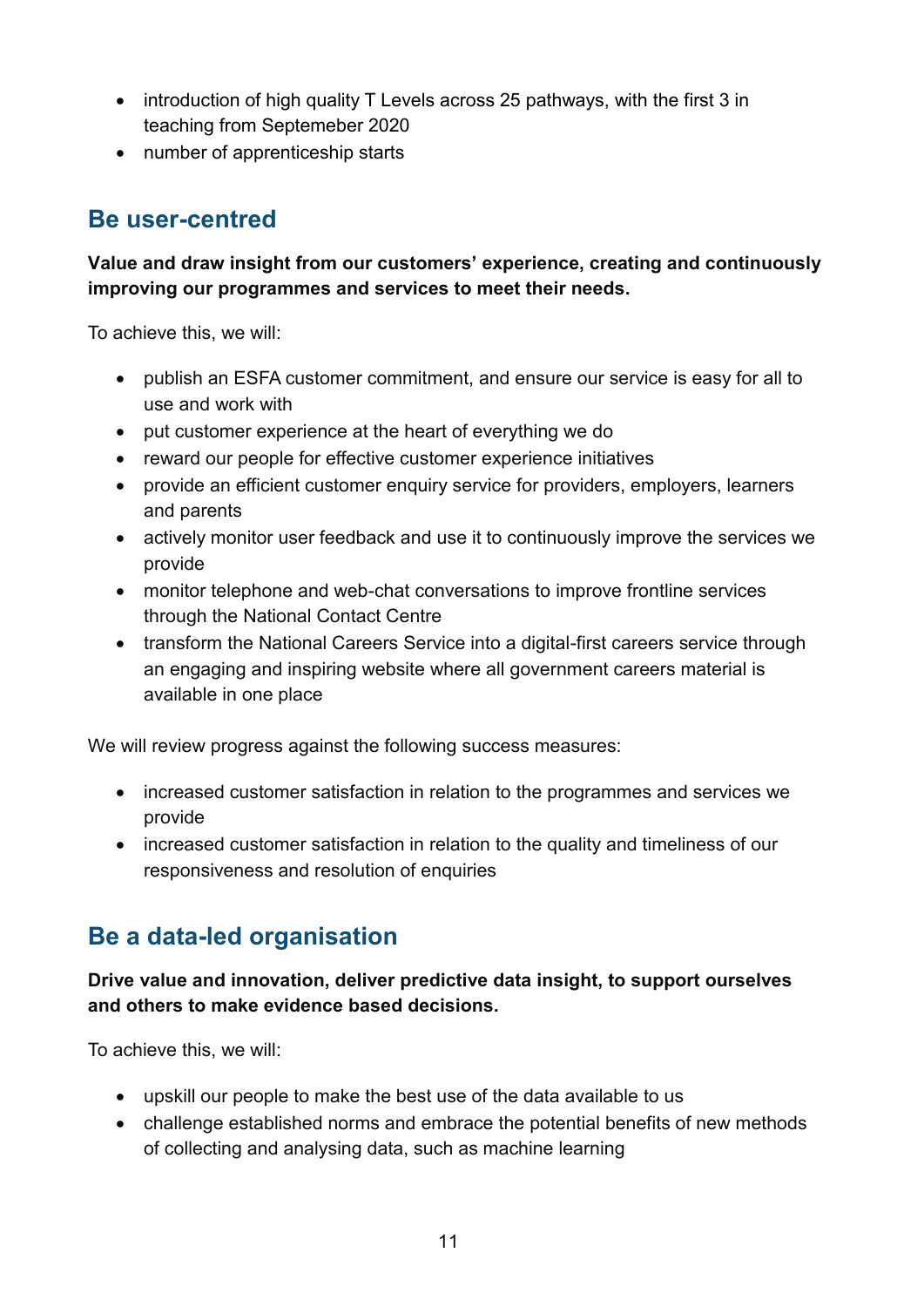- move to a single data collections platform, allowing us to streamline data collection and improve the timeliness and quality of the data underpinning our products and analysis
- work more closely with data suppliers to make data collections as easy as possible whilst collecting only the data we need

We will review progress against the following success measures:

- increasing the number of automation and analysis tools we are developing in house
- increasing the usage of automation and analysis tools in house to enable effective decision making and influence policy design and outcomes